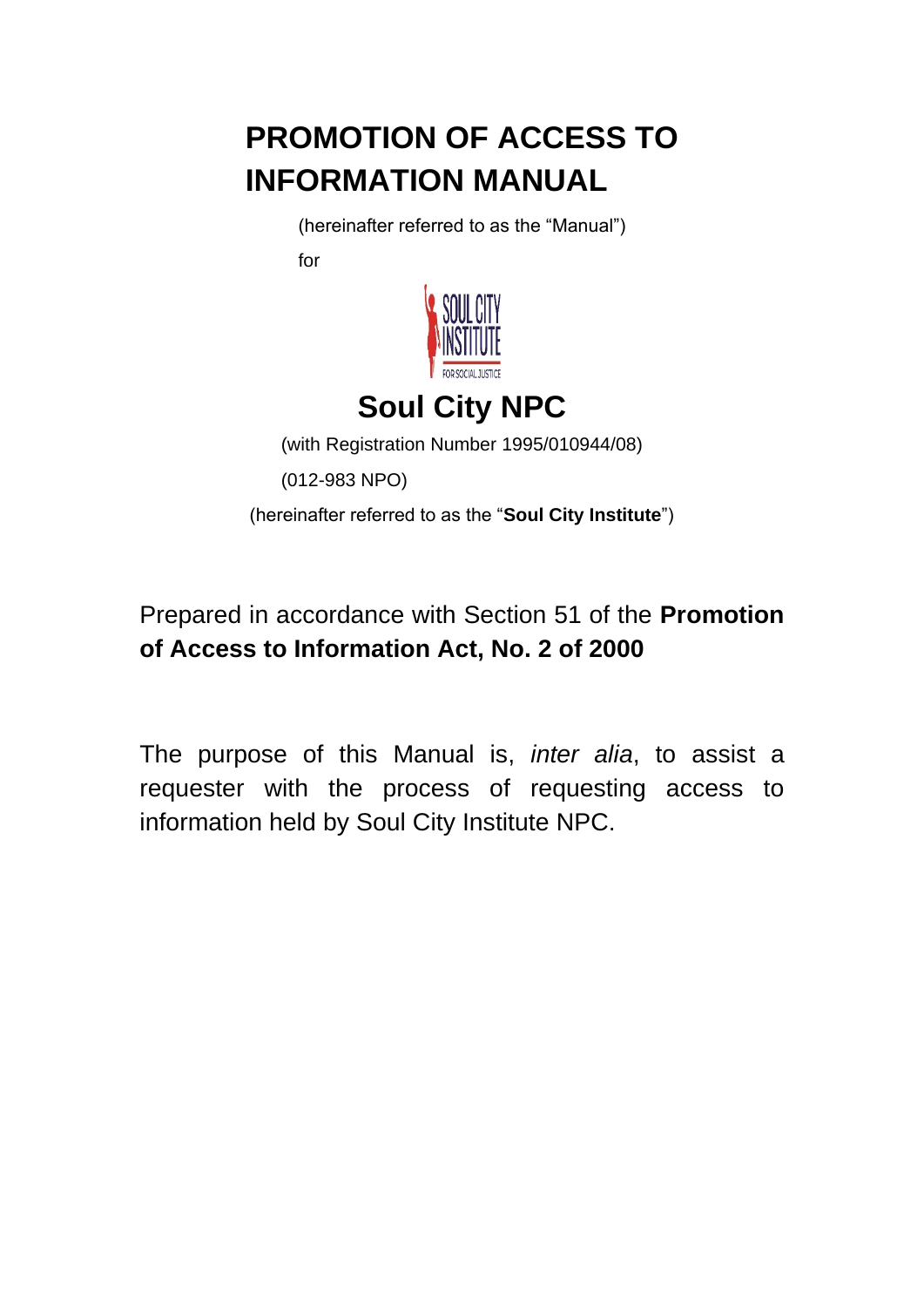### **INTRODUCTION**

This Manual is published in terms of Section 51 of the Act.

The Act gives effect to the provisions of Section 32 of the Constitution, which provides for the right of access to information. This is information held by the State but also information held by another person. A person who is entitled to exercise a right or who needs information for the protection of a right is entitled to access that information, subject to certain constraints.

The reference to any information in addition to that specifically required in terms of Section 51 of the Act does not create any right or entitlement (contractual or otherwise) to receive such information, other than in terms of the Act.

#### **PURPOSE**

The purpose of this manual is to facilitate requests for access to information held by Soul City Institute.

The manual does not deal with every procedure provided for in the Act comprehensively.

Requesters are advised to familiarise themselves with the provisions of the Act before making any requests to Soul City Institute in terms of the Act.

The Soul City Institute makes no representation and gives no undertaking or warranty that the information in the manual or any other information provided by it to requestors is complete or accurate, or that such information is fit for any purpose. All users of such information shall use such information entirely at their own risk, and Soul City Institute shall not be liable for any loss, expense, liability or claims, however arising, resulting from the use of the manual or any information provided by Soul City Institute or from any error therein.

All users and requesters irrevocably agree to submit to the law of the Republic of South Africa and to the exclusive jurisdiction of the Courts of South Africa in respect of any dispute arising out of the use of the manual or any information provided by Soul City Institute.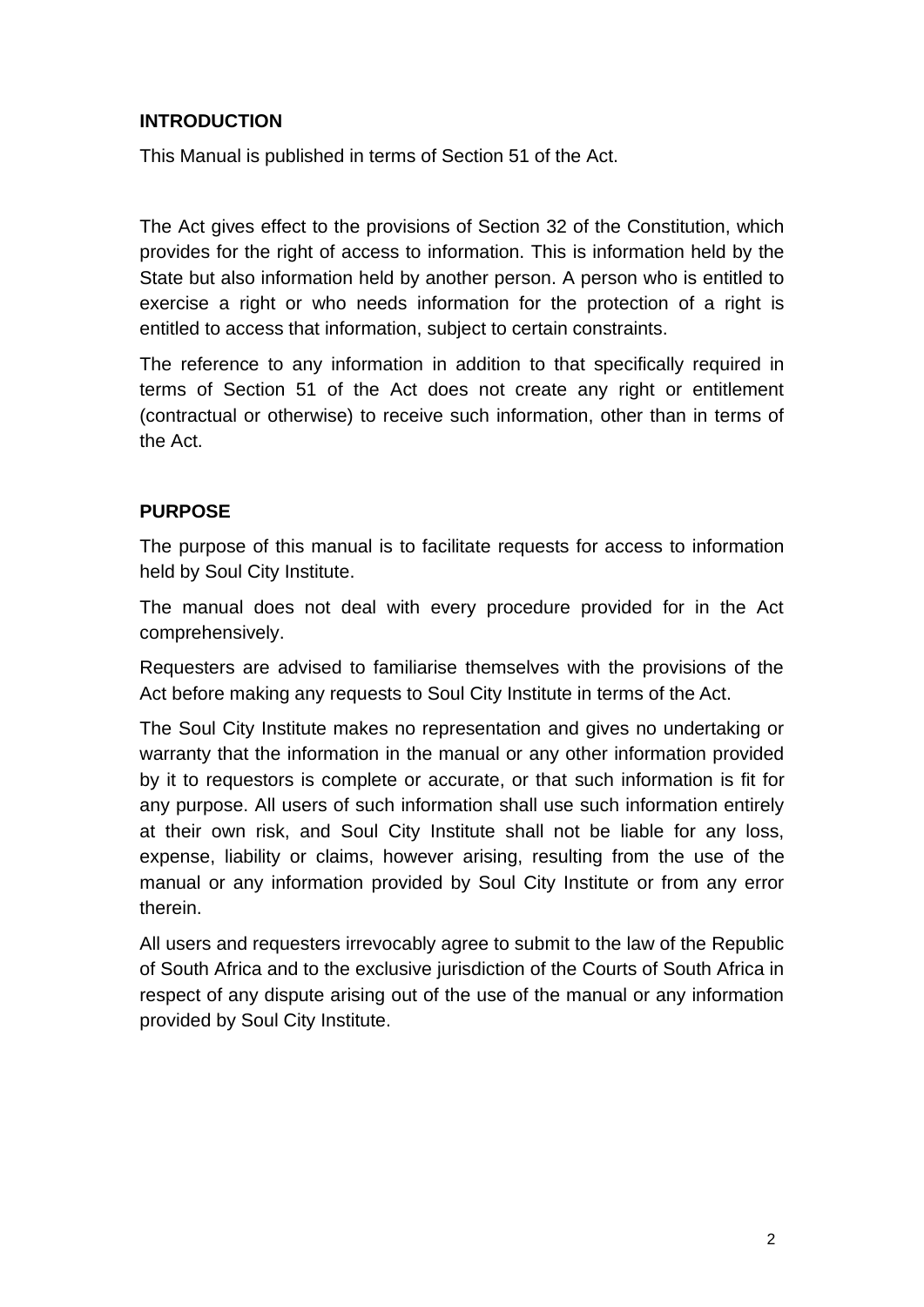## **INFORMATION REQUIRED UNDER SECTION 51 (1) (a) OF THE ACT**

| <b>Head of Soul City Institute</b>              | Phinah Kodisang (CEO)                                                             |  |  |
|-------------------------------------------------|-----------------------------------------------------------------------------------|--|--|
| <b>Designated Information</b><br><b>Officer</b> | Govindamma Padayachee (Company Secretary)                                         |  |  |
| <b>Email address</b>                            | daisy@soulcity.org.za (Information Officer)                                       |  |  |
|                                                 | soulcity@soulcity.org.za (Soul City Offices)                                      |  |  |
|                                                 | P O Box 1290, Houghton, 2041 (Information Officer)                                |  |  |
| <b>Postal address</b>                           | P O Box 1290, Houghton, 2041 (Soul City Offices)                                  |  |  |
|                                                 | <b>Third</b><br>Floor, 1 Newtown Avenue,<br>Killarney, 2193 (Information Officer) |  |  |
| <b>Street Address</b>                           | Third Floor, 1 Newtown Avenue, Killarney, 2193                                    |  |  |
|                                                 | (011) 341 0360 (Information Officer)                                              |  |  |
| <b>Phone Number</b>                             | (011) 341 0360 (Soul City Offices)                                                |  |  |
| Website                                         | www.soulcity.org.za                                                               |  |  |

#### **COMPANY OVERVIEW**

The Soul City Institute for Social Justice (SCI) is an intersectional feminist social justice NGO focusing on young women and girls (YWG) and their communities. Established in 1992 as the SCI for Health and Development Communication with gender mainstreamed into programmes as a key social determinant of health, it transformed in 2016 with gender justice and human rights front and centre. SCI combines popular prime time mass and social media reaching millions, with social mobilization and policy advocacy to affect individual and social change. Key focal areas are: Promotion of Sexual and Reproductive Justice; Disruption of Patriarchy and promotion of Safe Spaces (public and private) to end Violence Against Women & Girls (VAWG); Raising a Feminist Consciousness/Advocating for a Feminist Government; Challenging patriarchy in religious/traditional institutions; Holding men accountable and mentoring boys to be gender sensitive.

#### **VOLUNTARY DISCLOSURE**

The Soul City Institute has not published a notice in terms of Section 52(2) of the Act, however, it should be noted that the information relating to Soul City Institute and its services is freely available on the Soul City Institute website.

Further information in the form of brochures, pamphlets, printed material and other public communication is made available from time to time.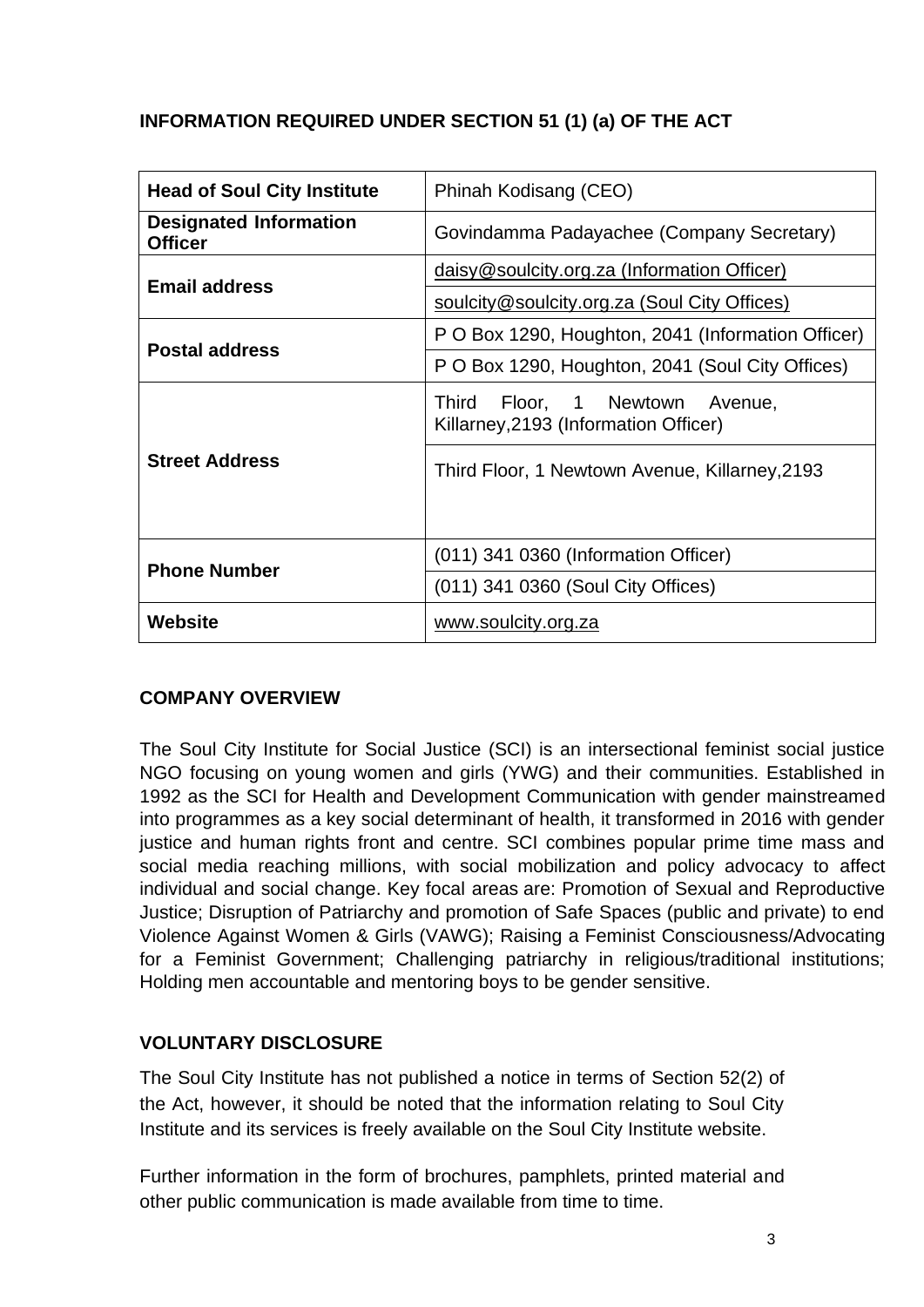## **HOW TO ACCESS THE GUIDE AS DESCRIBED IN SECTION 10 OF THE ACT**

The Guide described in Section 10 of the Act was published in August 2003 and contains the information as prescribed in the Act. All enquiries regarding this guide should be directed to

| The South African Human Rights Commission: |                   |  |  |  |
|--------------------------------------------|-------------------|--|--|--|
| <b>PAIA Unit</b>                           |                   |  |  |  |
| The Research and Documentation Department  |                   |  |  |  |
| Postal address:                            | Private Bag 27    |  |  |  |
|                                            | Houghton          |  |  |  |
|                                            | 2041              |  |  |  |
| Telephone:                                 | +27 11 484-8300   |  |  |  |
| Fax:                                       | +27 11 484-0582   |  |  |  |
| Website:                                   | www.sahrc.org.za  |  |  |  |
| E-mail:                                    | paia@sahrc.org.za |  |  |  |
| Telephone:                                 | +27 11 484-8300   |  |  |  |
| Fax:                                       | +27 11 484-0582   |  |  |  |
| Website:                                   | www.sahrc.org.za  |  |  |  |
| E-mail:                                    | paia@sahrc.org.za |  |  |  |

## **RECORDS AVAILABLE IN TERMS OF OTHER LEGISLATION: SECTION 51(1) (d)**

The following legislation creates the obligation to keep certain records:

- Basic Conditions of Employment Act 75 of 1997
- Broad-Based Black Economic Empowerment Act 53 of 2003
- Companies Act 71 of 2008
- Compensation for Occupational Injuries and Diseases Act 130 of 1993
- Consumer Protection Act 68 of 2008
- Copyright Act 98 of 1978
- Electronic Communications and Transactions Act 25 of 2002
- Employment Equity Act 55 of 1998
- Film and Publications Act 65 of 1996
- Income Tax Act 58 of 1962
- Insolvency Act 24 of 1936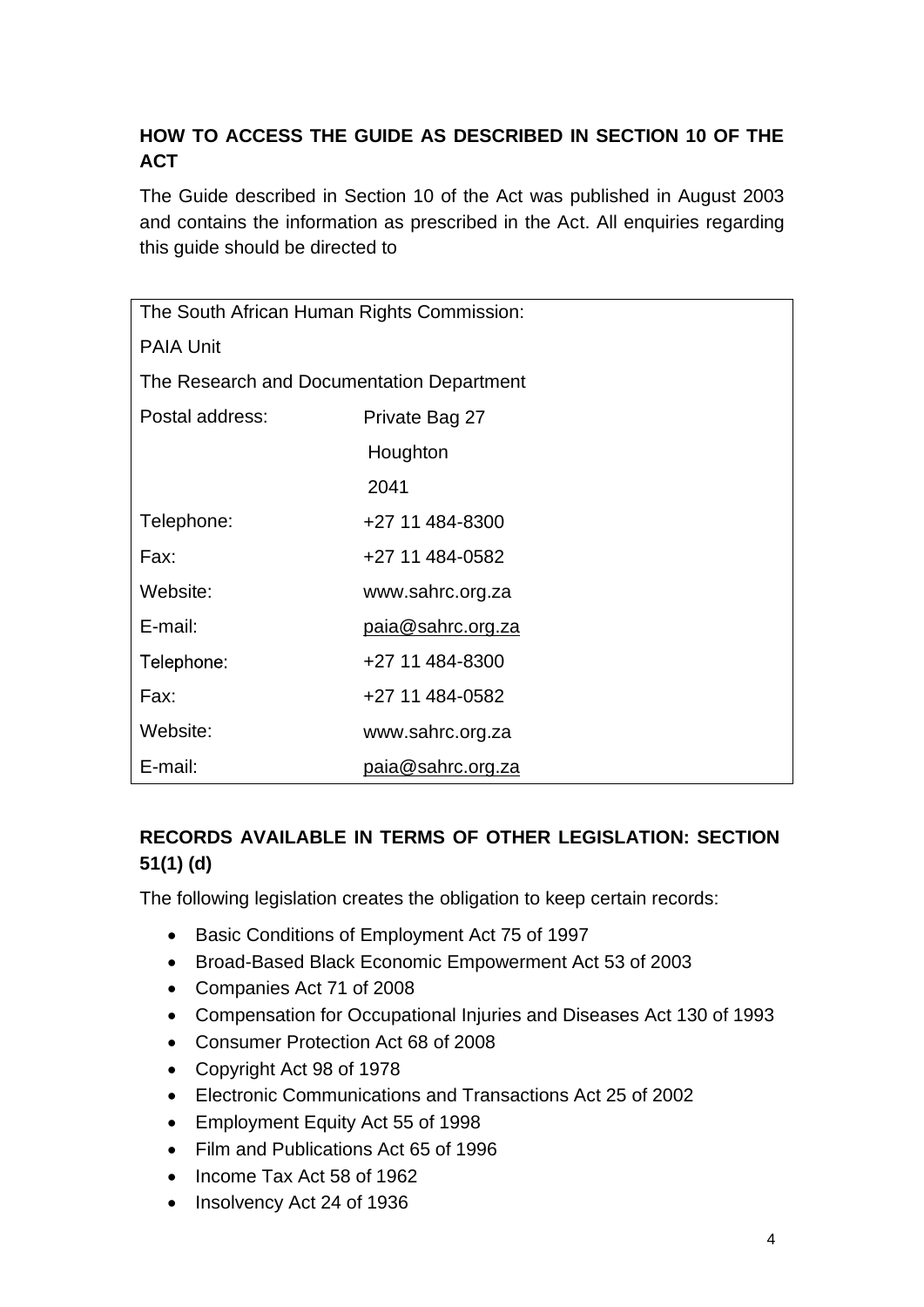- Labour Relations Act 66 of 1995
- National Credit Act 34 of 2005
- Occupational Health and Safety Act 85 of 1993 Skills Development Act 97 of 1998
- Unemployment Insurance Act 63 of 2001
- Value Added Tax Act 89 of 1991
- Regulation of Interception of Communications and Provision of Communication-related Information Act 70 of 2002
- Children's Act 38 of 2005

## **SUBJECT AND CATEGORIES OF RECORDS HELD BY SOUL CITY INSTITUTE: SECTION 51(1)(e)**

The Act requires that sufficient detail is provided to facilitate a request for access to a record of Soul City Institute. A description of the subjects for which Soul City Institute holds records and the categories held by each subject can be found in **Annexure A** of this manual. This list of subjects and categories of records that can be found in **Annexure A** forms an integral part of this manual

#### **DETAILS ON HOW TO MAKE A REQUEST FOR ACCESS: SECTION 51(e)**

#### **1. Introduction**

Access to information held by Soul City Institute is not automatic and can be refused by Soul City Institute on any grounds contemplated in Chapter 4 of Part 3 of the Act.

In order to request access to information held by Soul City Institute, the person requesting access to such information (hereinafter referred to as the "requester") must not only identify the right he/she is seeking to exercise or protect and explain why the record requested is required for the exercise or protection of that right, but must also comply with all the procedural requirements set out in the Act.

If the requester requests information on behalf of a **public body** (i.e. the state), the requester must identify that the request for information is in the public interest by stipulating adequate reasons.

#### **2. Procedural Requirements**

• In order to facilitate such a request to information the requester needs to complete the *prescribed access form* attached hereto as **Annexure B**. Please note that the prescribed access form must be completed in full. If not, the process may be delayed until such additional information has been provided.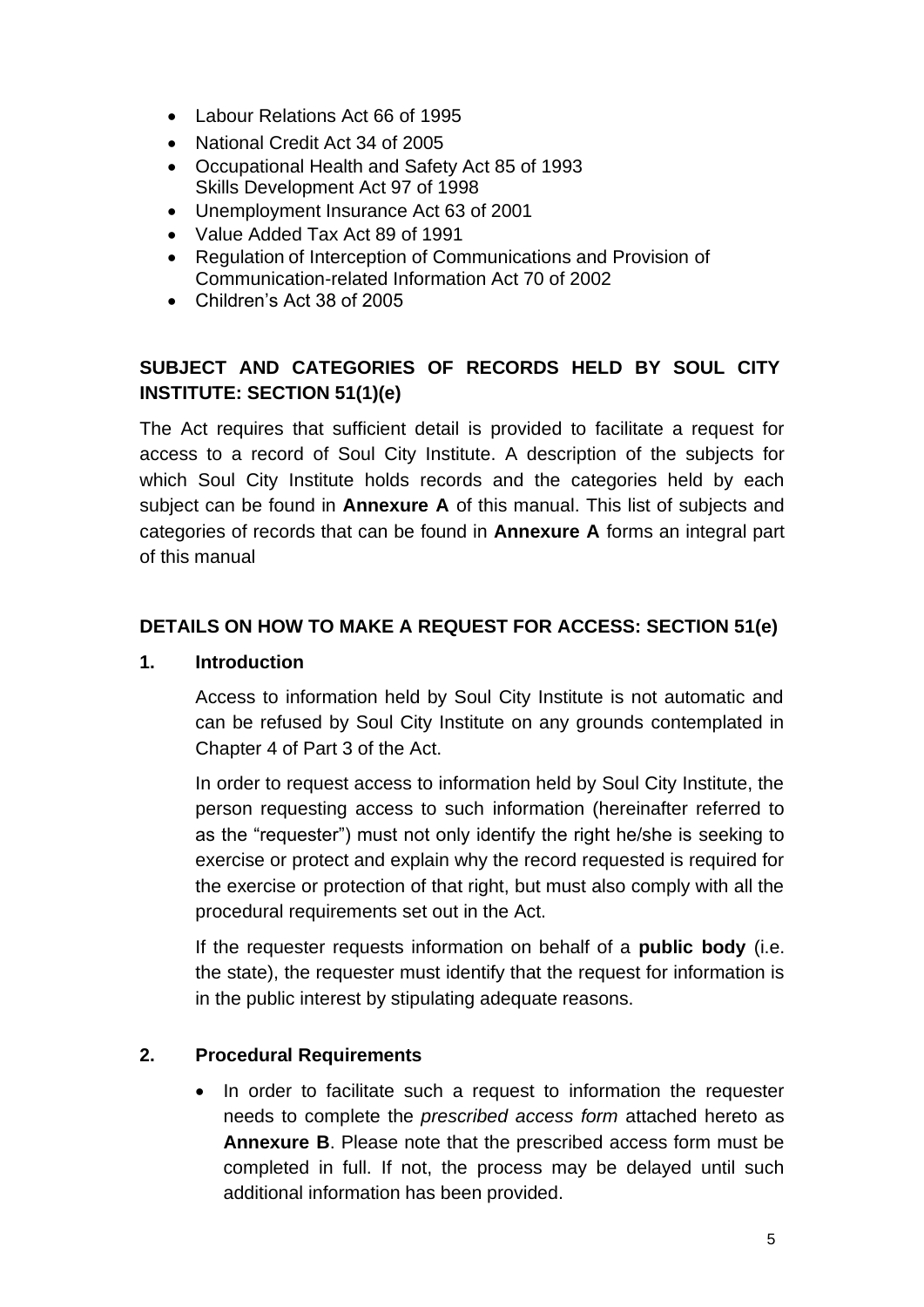- *Proof of identity* is required to authenticate the request and the requester. Therefore, in addition to the prescribed access form, requesters will be required to supply a certified copy of their identification document or any other legal form of identification.
- The request must be made to the information officer at her address, facsimile number or e-mail address.
- The requester must provide sufficient detail on the request form to enable the Information Officer to identify the record requested and the requester. When completing a request on the prescribed form, the requester should also indicate:
	- the preferred language;
	- whether the requester wishes to be informed of the decision in another manner in addition to a written reply; and
	- a facsimile number and postal address.
- If a request is made on behalf of another person, then the requester must show, to the reasonable satisfaction of the Information Officer, that he/she is duly authorised to make such an application.
- If an individual is unable to complete the prescribed form because of illiteracy or disability, such a person may make the request verbally.
- The form must be adequately completed, with sufficient information particularly so the Information Officer can identify
	- from where and from whom the request is made;
	- what record is requested;
	- what the access fee will be, should the access be granted.
- A request will not be processed until the *request fee* and a deposit of the access fee (if applicable) have been paid. The request fee is an administration fee that must be paid before the request is considered, and is not refundable. However, a requester requesting information containing personal information about the requester is excluded from paying the request fee.
- The *access fee* is intended to reimburse Soul City Institute for the costs involved in searching and preparing the record requested for delivery and is payable once access to the record requested is granted. Should this request for access to information be about a person other than the requester and Soul City Institute is of the opinion that the preparation of the required record will take more than six hours, a deposit (which is one-third of the access fee) is payable before the request will be processed by Soul City Institute.
- A *reproduction fee* is payable by the requester, in the case of the reproduction of a record requested.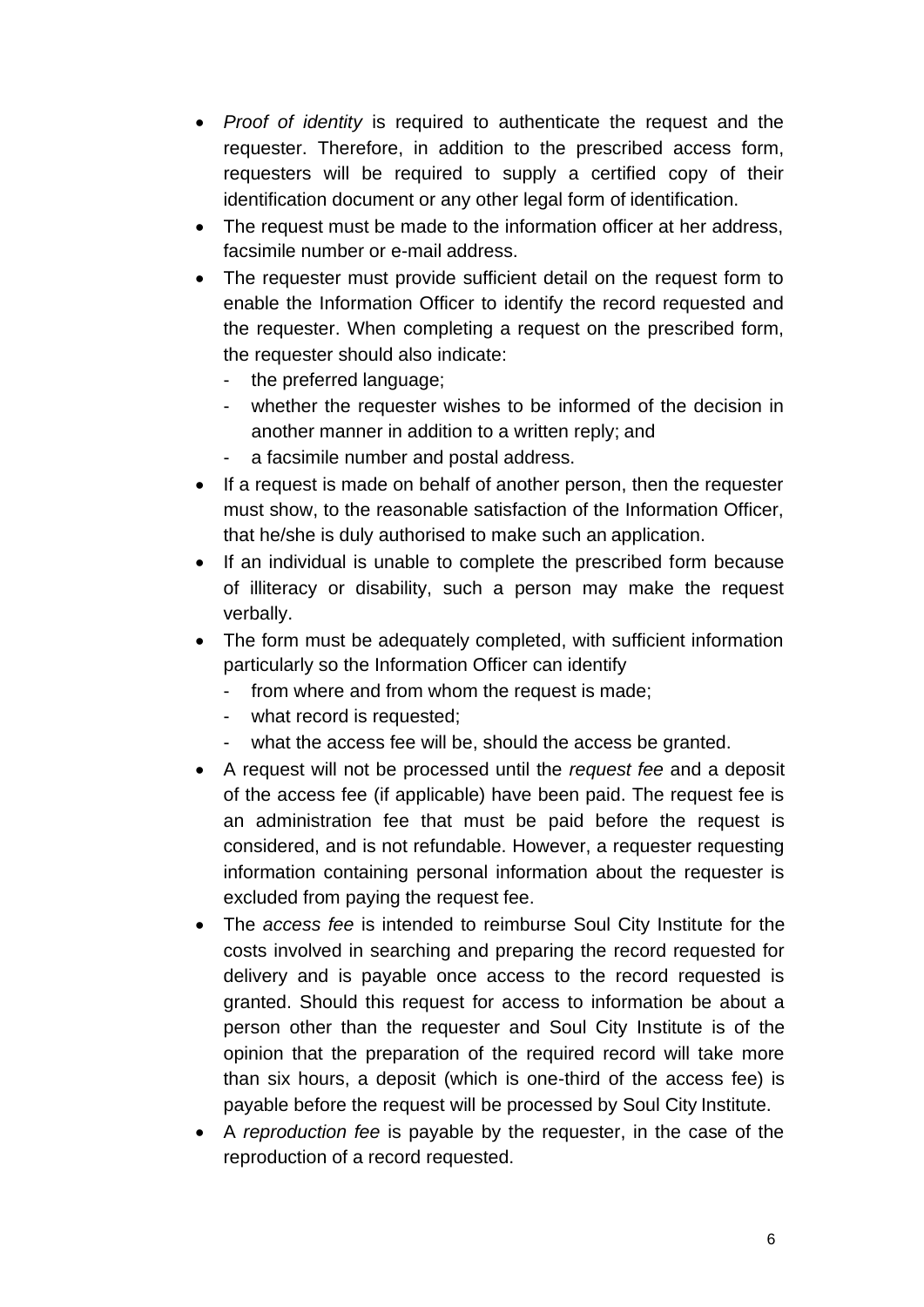#### **3. Notification**

Requesters will be informed within 30 days if Soul City Institute's decision is to refuse access to the information requested based on any of the grounds for refusal as contemplated in Chapter 4 of Part 3 of the Act. Take note that the 30-day period may be extended for a further 30 days' period should more time be required to gather the requested information. The requester will, however, be notified if the initial 30-day period is to be extended for a further 30 days.

#### **FEES**

The Act provides for two types of fees:

A request fee, (which will be a standard fee) and an access fee, which must be calculated by taking into account reproduction costs, search and preparation time and cost, as well as postal costs where applicable. When a request is received by the information officer of the Company, the information officer shall by notice require the requester, other than a personal requester, to pay the prescribed request fee (if any), before further processing of the request. If a search for the record is necessary and the preparation of the record for disclosure, including arrangement to make it available in the requested form, requires more than the hours prescribed in the regulations for this purpose, the information officer shall notify the requester to pay as a deposit the prescribed portion of the access fee which would be payable if the request is granted.

The information officer shall withhold a record until the requester has paid the fee or fees as indicated. A requester whose request for access to a record has been granted, must pay an access fee for reproduction and for search and preparation, and for any time reasonably required in excess of the prescribed hours to search for and prepare the record for disclosure including making arrangements to make it available in the request form. If a deposit has been paid in respect of a request for access, which is refused, then the information officer shall repay the deposit to the requester.

#### **AVAILABILITY OF MANUAL**

The manual is available for inspection, free of charge, at the offices of Soul City Institute (Third Floor, 1 Newtown Avenue, Killarney, Johannesburg) as well as the Soul City Institute website (www.soulcity.org.za).

**Version 1** issued 13 February 2012 **Version 2** issued 15 October 2019

**Information Officer**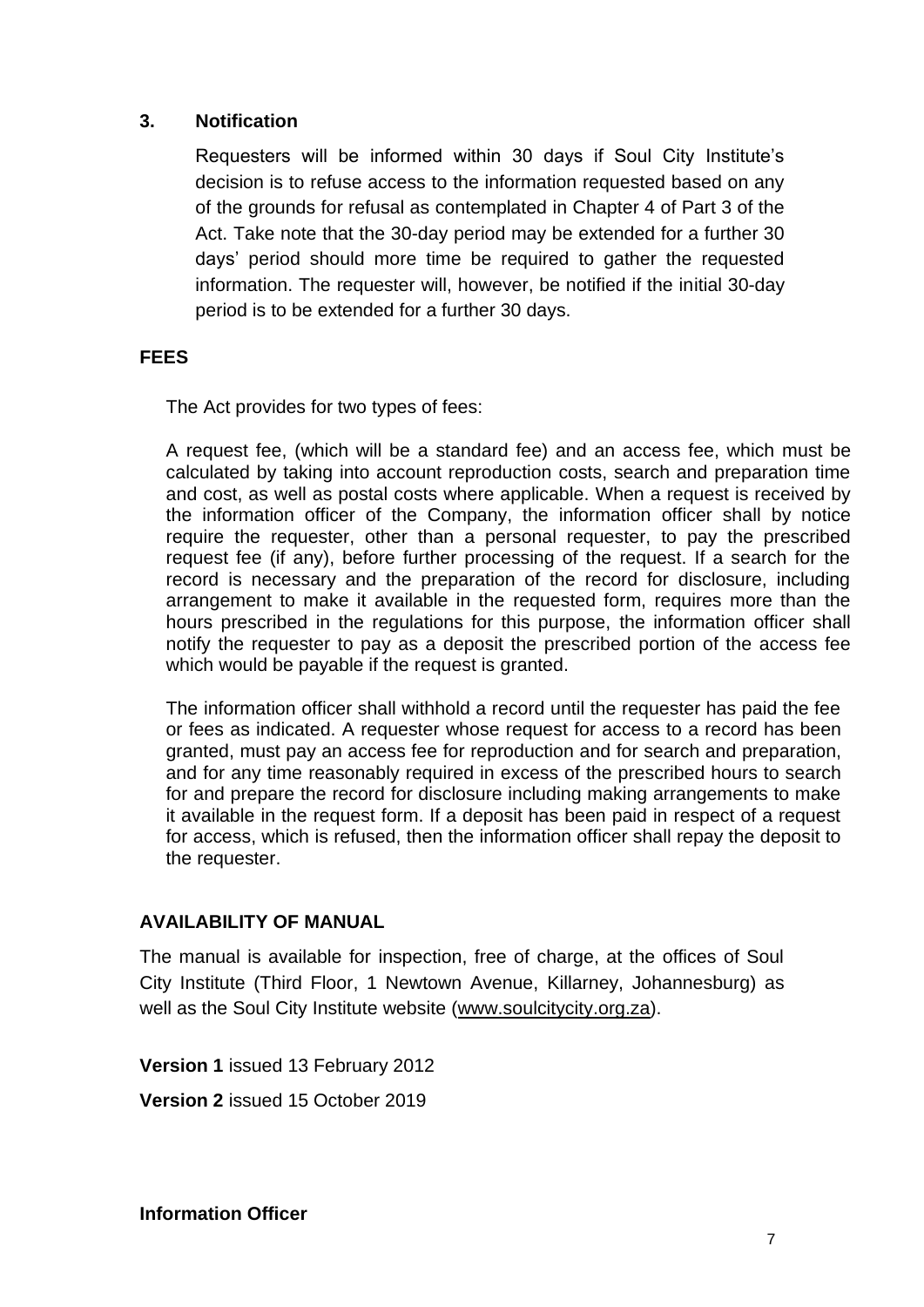## **ANNEXURE A**

## **SUBJECTS AND CATEGORIES OF RECORDS HELD BY THE SOUL CITY INSTITUTE: SECTION 51(1)(e)**

- **1. Client Records** (in terms of Consumer Protection Act 68 of 2008)
	- Receipts
	- Correspondence
	- Donor contracts

### **2. Companies Act Records**

- Board Charter
- Broad-Based Black Economic Empowerment Certificate and beneficiary profile certificate
- Documents of Incorporation
- Documents related to the Companies and Intellectual Properties **Commissioner**
- Legal Compliance Records
- Memorandum of Incorporation
- Minutes of Meetings of the Board of Directors
- Minutes of Meeting of the Audit, Finance and Risk Committee
- Minutes of Meetings of the Human Resources and Remuneration **Committee**
- Minutes of Meetings of Prescribed Officers of the company (Executive Committee and Senior Management Team)
- Records relating to the appointment of directors, auditors, company secretary, public officer and other officers

## **3. Electronic Communication and Transaction Records**

• Record of the personal information and the specific purpose for which the personal information was collected.

## **4. Financial Records**

- Accounting Records
- Annual Financial Statements
- Finance policies and procedures manuals
- Asset Register
- Auditors' Reports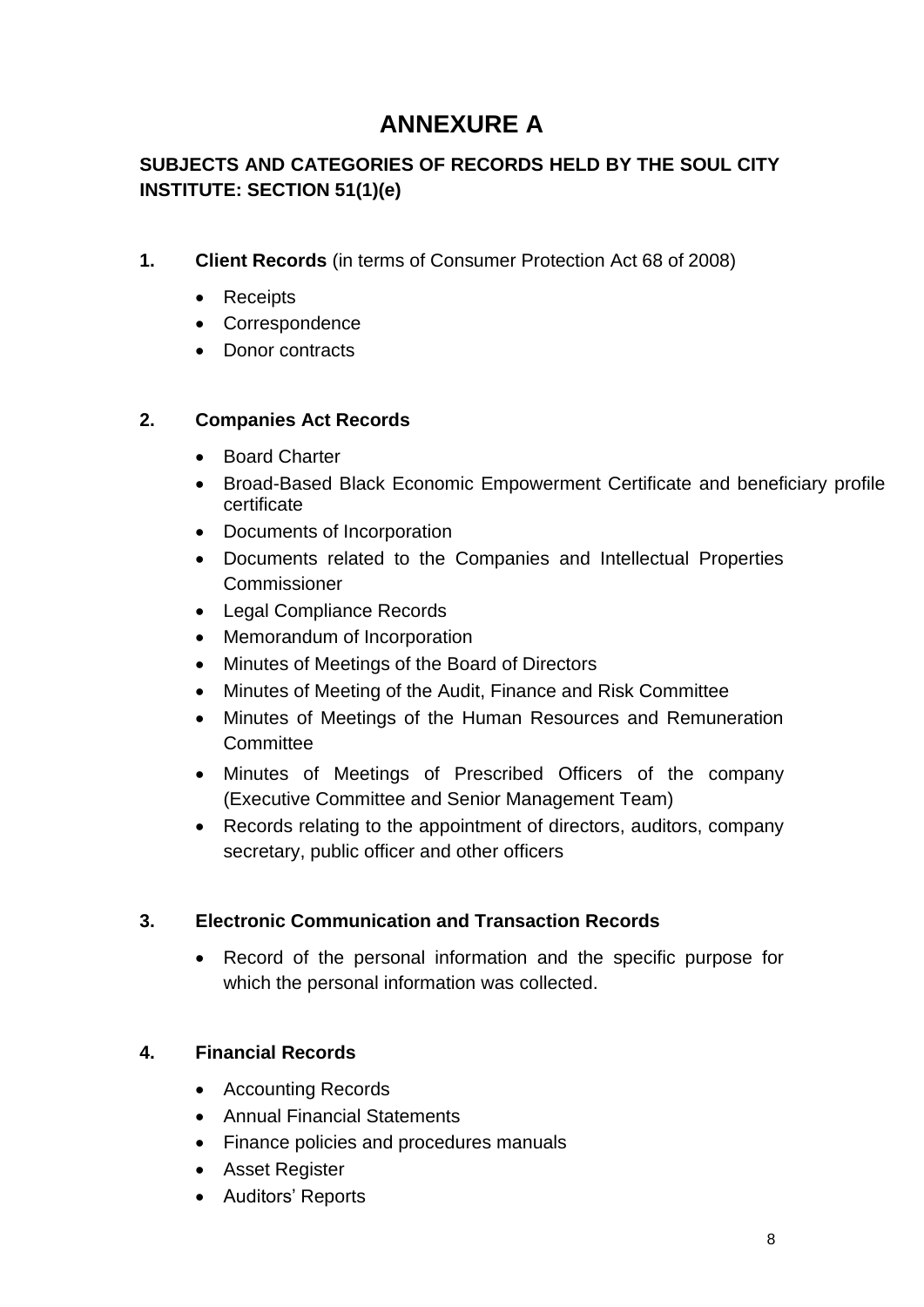- Bank Statements
- Proof of bank details
- Banking Records
- Electronic Banking Records
- Invoices
- Paid Cheques
- Rental agreements

#### **5. Human Resources Documents and Records**

- Policies and procedures
- Disciplinary records
- Employment contracts
- Employment equity plan
- Leave records
- Medical aid records
- Employee personal information
- Salary records
- Organograms
- Sector Education and Training Authority (SETA) records
- Training records
- Performance Appraisal documents
- Trade Union Agreements and records
- CCMA records

#### **6. Immovable and Movable Property Records**

- Agreements for lease of movable property
- Agreements for lease of immovable property
- Other purchase, conditional sale or hire of assets

#### **7. Income Tax Records**

- Documents issued to employees and independent contractors for income tax purposes
- PAYE records
- Records of payments made to SARS on behalf of employees
- Tax Clearance Certificate
- Income tax exemption certificate and 18A certificates issued
- Other statutory compliance records
	- Income Tax Returns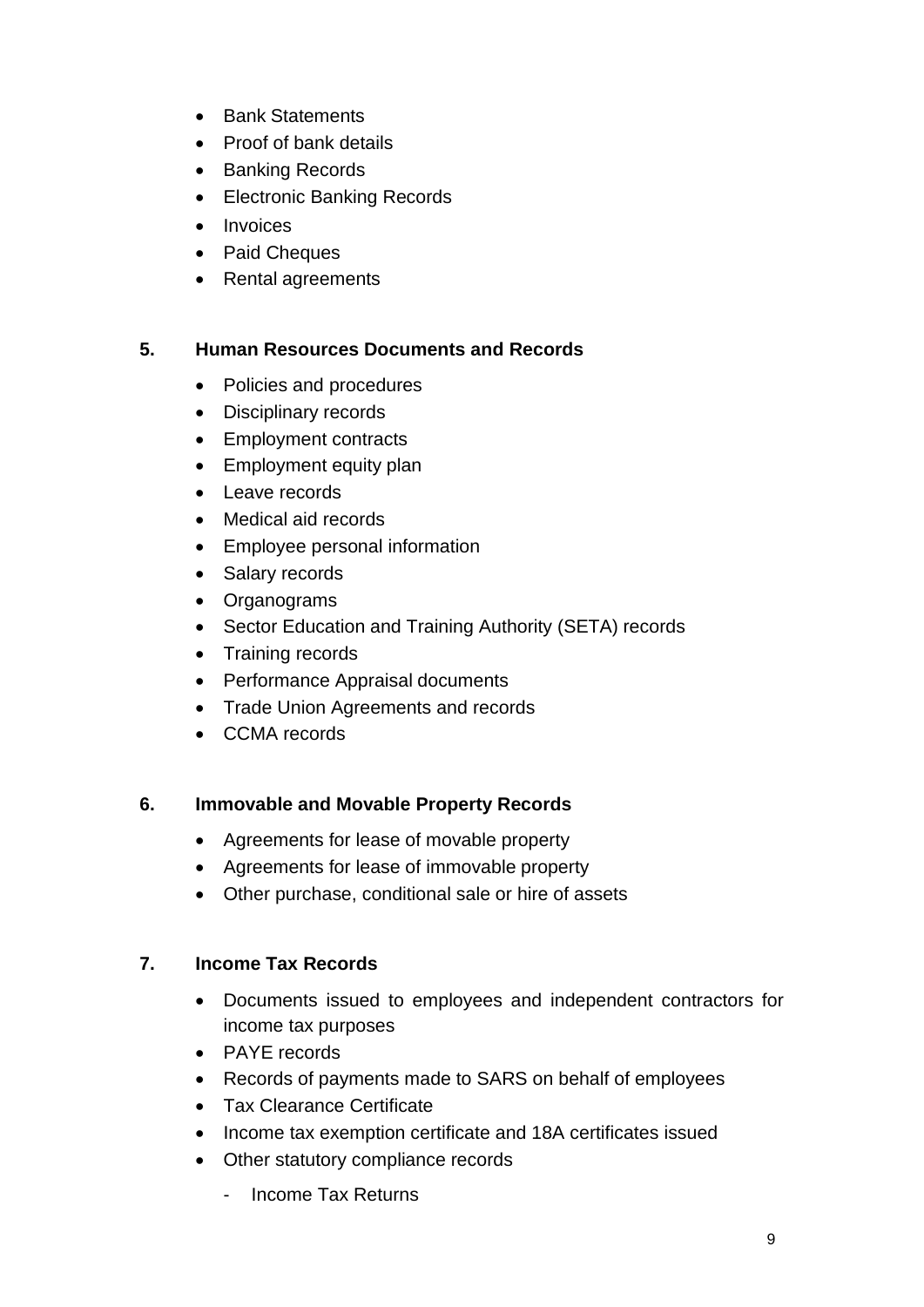- Compensation for Occupational Injuries and Diseases
- Unemployment Insurance Fund
- Value Added Tax

#### **8. Insurance Records**

- Insurance policies
- Insurance claims
- Insurance correspondence

### **9. Intellectual Property Records**

- Trademark documents
- Copyright documents

### **10. Marketing and Public Affairs Records**

- Advertising brochures
- Marketing brochures
- Internet orders
- Distribution Records

#### **11. Operational Records**

- Scripts for radio and television
- Documents relating to the development of radio and television programmes
- Research documents and reports
- Monitoring and evaluation documents and research
- Campaign development documents
- Advocacy documents
- Training programmes and records
- Contracts with training partners
- Documents related to training partners
- Soul Buddyz and Rise Clubs documents relating to clubs, programmes and facilitators
- Digitised series and other programme media

#### **12. Procurement Records**

- Supplier information records
- Procurement policy documents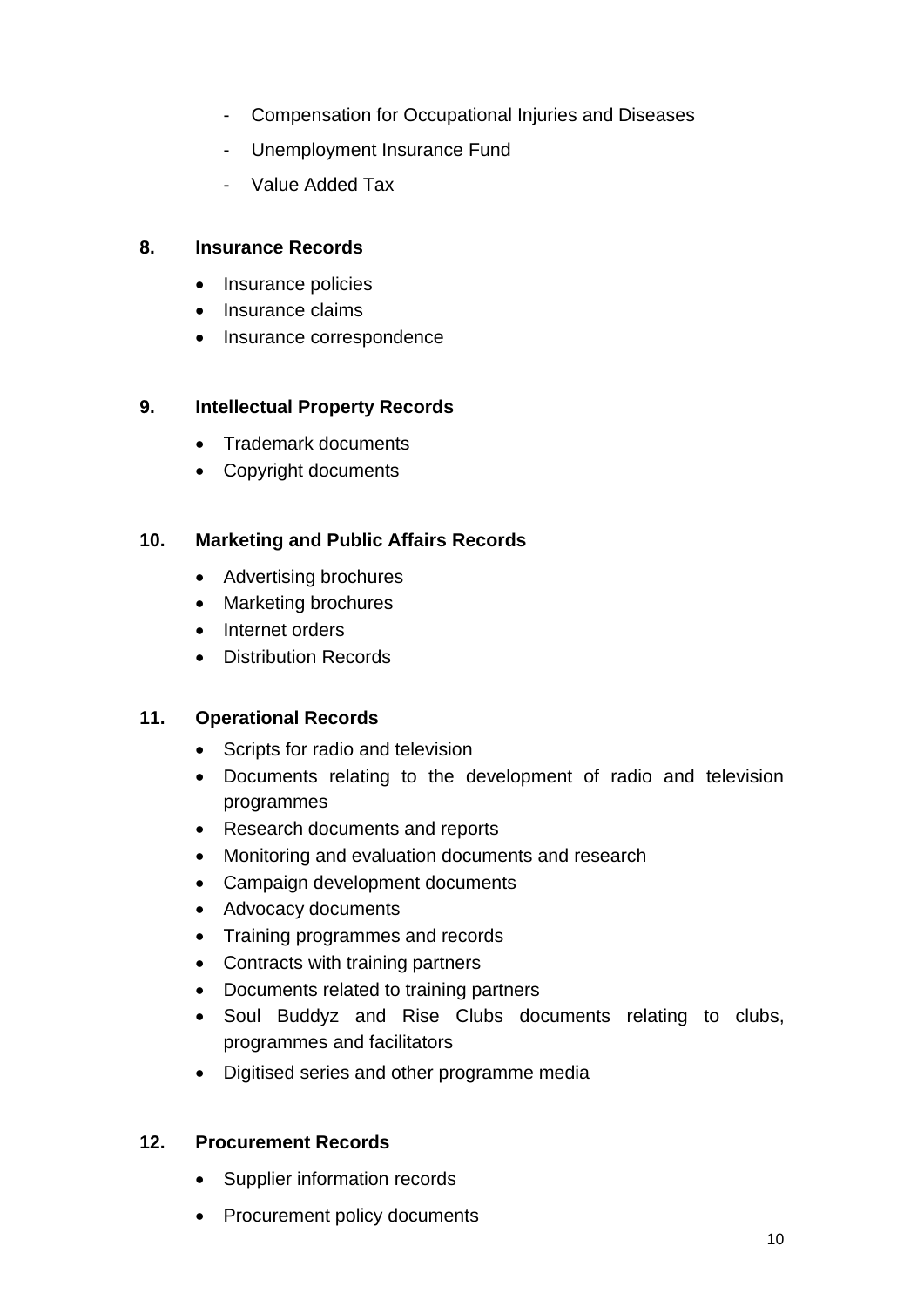- Tender documents (open and closed tenders)
- Supplier Broad-Based Black Economic Empowerment Certificates
- Supplier contracts

### **13. Product Records**

- Originals of printed material
- Originals of audio (radio) materials
- Originals of video (television) materials

### **14. Resource Centre Records**

- Journals
- Books
- Brochures and annual reports of other organisations
- Soul City booklets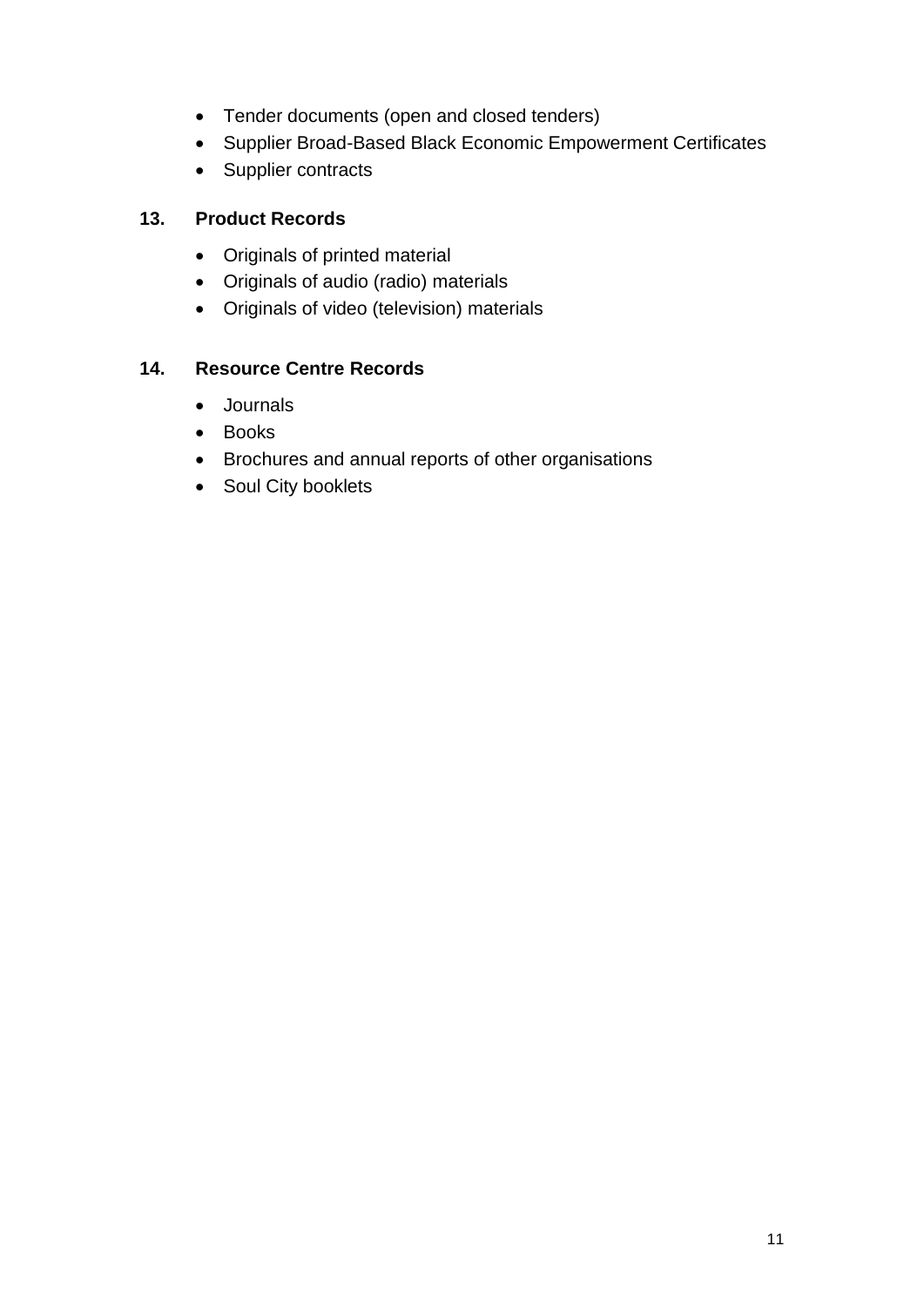## **ANNEXURE B**

#### **FORM C**

REQUEST FOR ACCESS TO RECORD OF PRIVATE BODY (Section 53(1) of the Promotion of Access to Information Act, 2000 (Act No. 2 of 2000)

[Regulation 10]

#### **A. Particulars of private body**

The Head:

#### **B. Particulars of person requesting access to the record**

The particulars of the person who requests access to the record must be given below. The address and/or fax number in the Republic to which the information is to be sent must be given. Proof of the capacity in which the request is made, if applicable, must be attached. (a) (b) (c)

Full names and surname: Identity number: Postal address: Fax number: Telephone number: Telephone number: E-mail address:

Capacity in which request is made, when made on behalf of another person:

#### **C. Particulars of person on whose behalf request is made**

This section must be completed *ONLY if* a request *for information is* made on behalf of *another* person.

Full names and surname:

Identity number: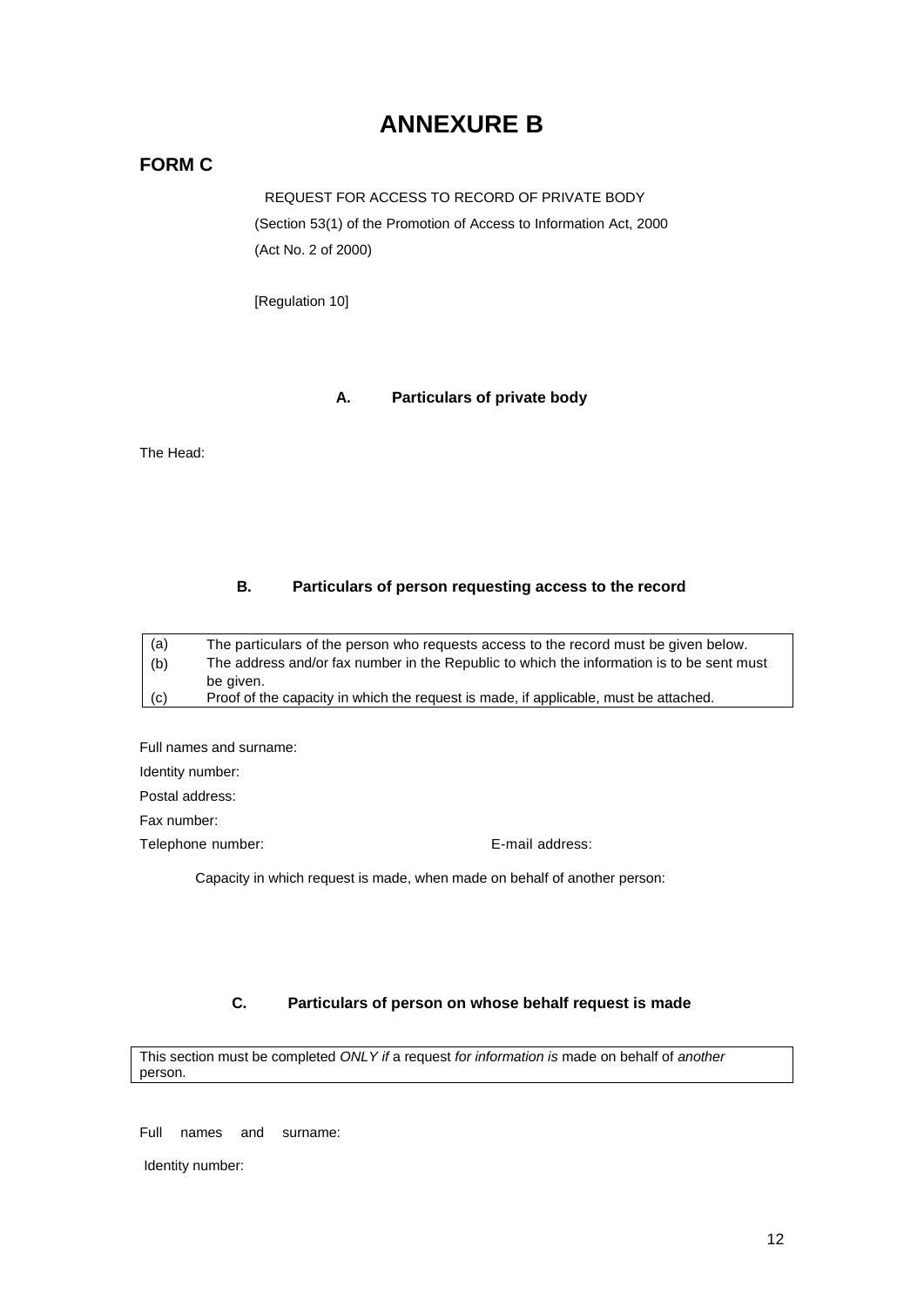#### **D. Particulars of record**

- (a) Provide full particulars of the record to which access is requested, including the reference number if that is known to you, to enable the record to be located.
- (b) If the provided space is inadequate, please continue on a separate folio and attach it to this form.

The requester must sign all the additional folios.

- 1 Description of record or relevant part of the record:
- 2 Reference number, if available:
- 3 Any further particulars of record:

#### **E. Fees**

- (a) A request for access to a record, other *than* record containing personal information about yourself, will be processed only after a request fee has been paid.
- (b) You will be *notified of* the amount required to be paid as the request fee.
- (c) The fee payable for access to a record depends *on* the form *in which* access is required and the reasonable time *required* to search for and prepare a record.
- (d) If you qualify for exemption *of* the payment *of* any fee, please state the reason for exemption.

Reason for exemption from payment of fees:

#### **F. Form of access to record**

If you are prevented by a disability to read, view or listen to the record in the form of access provided for in 1 to 4 hereunder, state your disability and indicate in which form the record is required.

| Disability: | Form in  |  | which record | isl |
|-------------|----------|--|--------------|-----|
|             | required |  |              |     |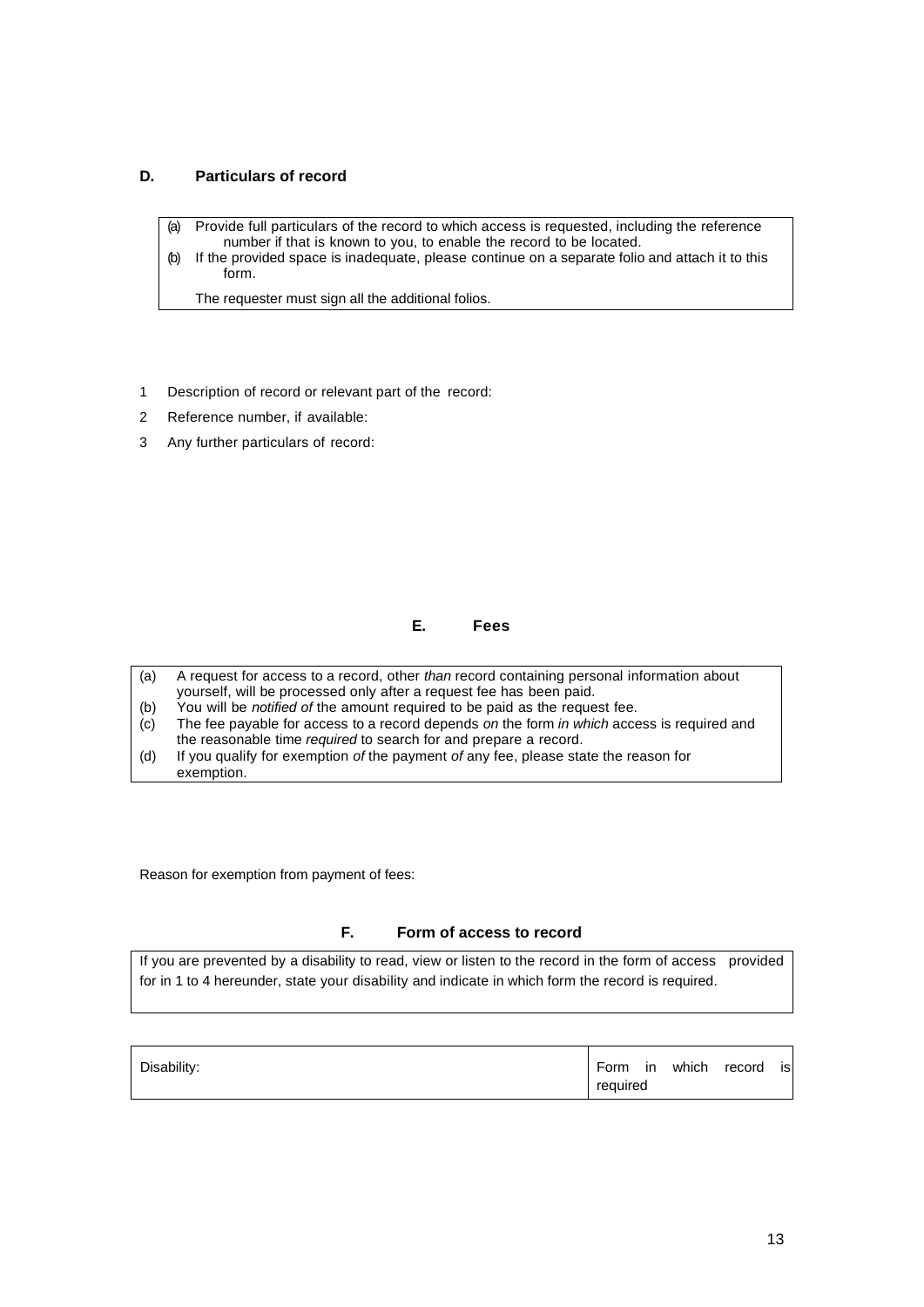Mark the appropriate box with an X.

NOTES:

- (a) Compliance with your request in the specified form may depend on the form in which the record is available.
- (b) Access in the form requested may be refused in certain circumstances. In such a case you will be informed if access will be granted in another form.
- (c) The fee payable for access for the record, if any, will be determined partly by the form in which access is requested.

| 1. If the record is in written or printed form:                                   |                          |  |                                                                                                 |                          |                                 |  |  |
|-----------------------------------------------------------------------------------|--------------------------|--|-------------------------------------------------------------------------------------------------|--------------------------|---------------------------------|--|--|
|                                                                                   | copy of record*          |  | inspection of record                                                                            |                          |                                 |  |  |
| 2. If record consists of visual images                                            |                          |  |                                                                                                 |                          |                                 |  |  |
|                                                                                   |                          |  | This includes photographs, slides, video recordings, computer-generated images, sketches, etc.) |                          |                                 |  |  |
|                                                                                   |                          |  |                                                                                                 |                          | transcription of the            |  |  |
|                                                                                   | view the images          |  | copy of the images"                                                                             |                          | images*                         |  |  |
| 3. If record consists of recorded words or information which can be reproduced in |                          |  |                                                                                                 |                          |                                 |  |  |
| sound:                                                                            |                          |  |                                                                                                 |                          |                                 |  |  |
|                                                                                   | listen to the soundtrack |  | transcription of soundtrack*                                                                    |                          |                                 |  |  |
|                                                                                   | audio cassette           |  | written or printed document                                                                     |                          |                                 |  |  |
| 4. If record is held on computer or in an electronic or machine-readable form:    |                          |  |                                                                                                 |                          |                                 |  |  |
|                                                                                   |                          |  | printed copy of information                                                                     |                          | copy in computer readable form* |  |  |
| printed copy of record*                                                           | derived from the record" |  |                                                                                                 | (stiffy or compact disc) |                                 |  |  |
| If you requested a copy or transcription of a record (above), do you wish the     |                          |  |                                                                                                 |                          |                                 |  |  |
| copy or transcription to be posted to you?                                        |                          |  |                                                                                                 | <b>YES</b>               | <b>NO</b>                       |  |  |
| Postage is payable.                                                               |                          |  |                                                                                                 |                          |                                 |  |  |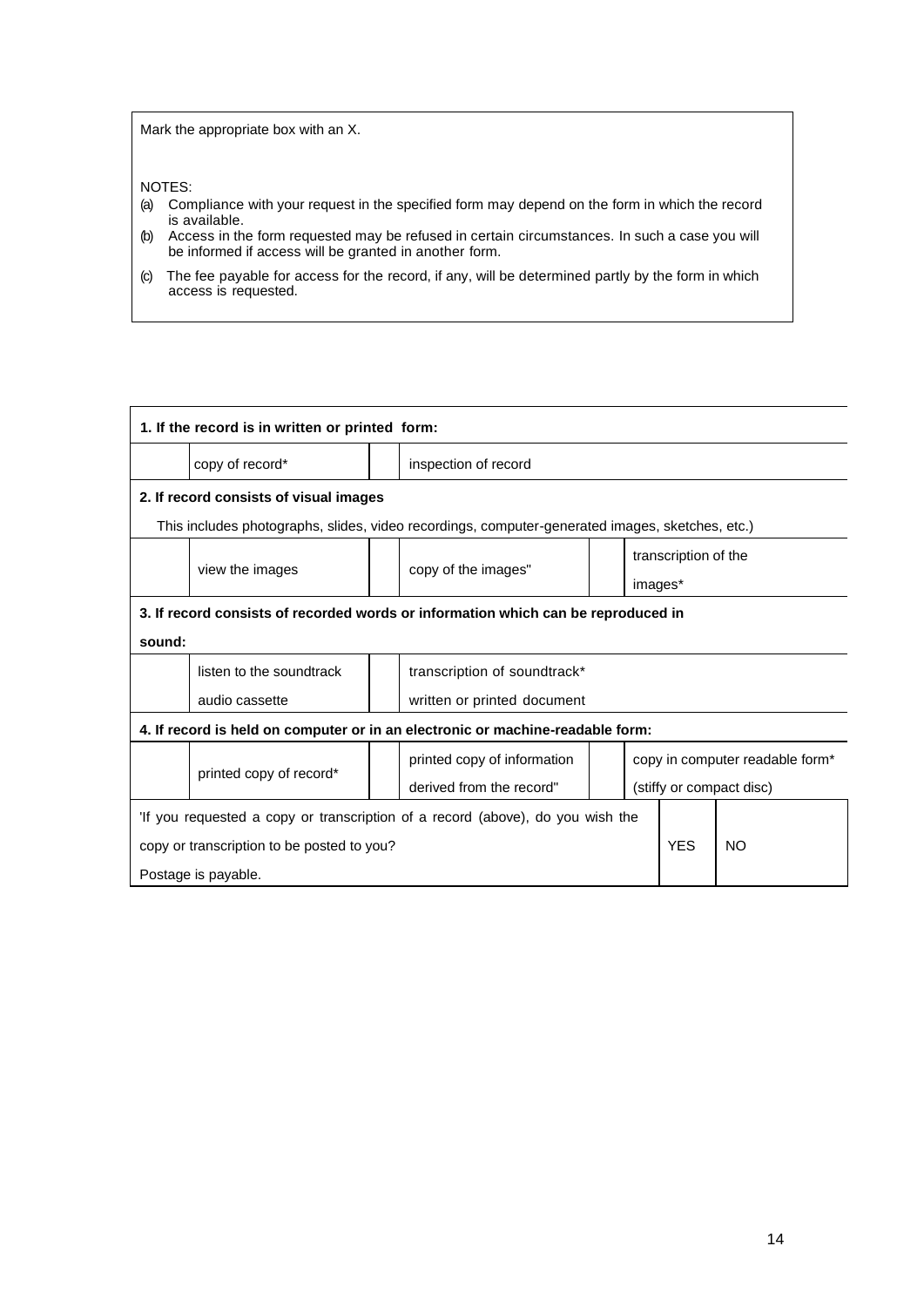#### **G Particulars of right to be exercised or protected**

If the provided space is inadequate, please continue on a separate folio and attach it to this form. The requester must sign all the additional folios.

- 1. Indicate which right is to be exercised or protected:
- 2. Explain why the record requested is required for the exercise or protection of the aforementioned right:

#### **H. Notice of decision regarding request for access**

You will be notified in writing whether your request has been approved/denied. If you wish to be informed in another manner, please specify the manner and provide the necessary particulars to enable compliance with your request.

How would you prefer to be informed of the decision regarding your request for access to the record?

Signed at…………………………. This………… day of..........................................20

SIGNATURE OF REQUESTER / PERSON ON WHOSE BEHALF REQUEST IS MADE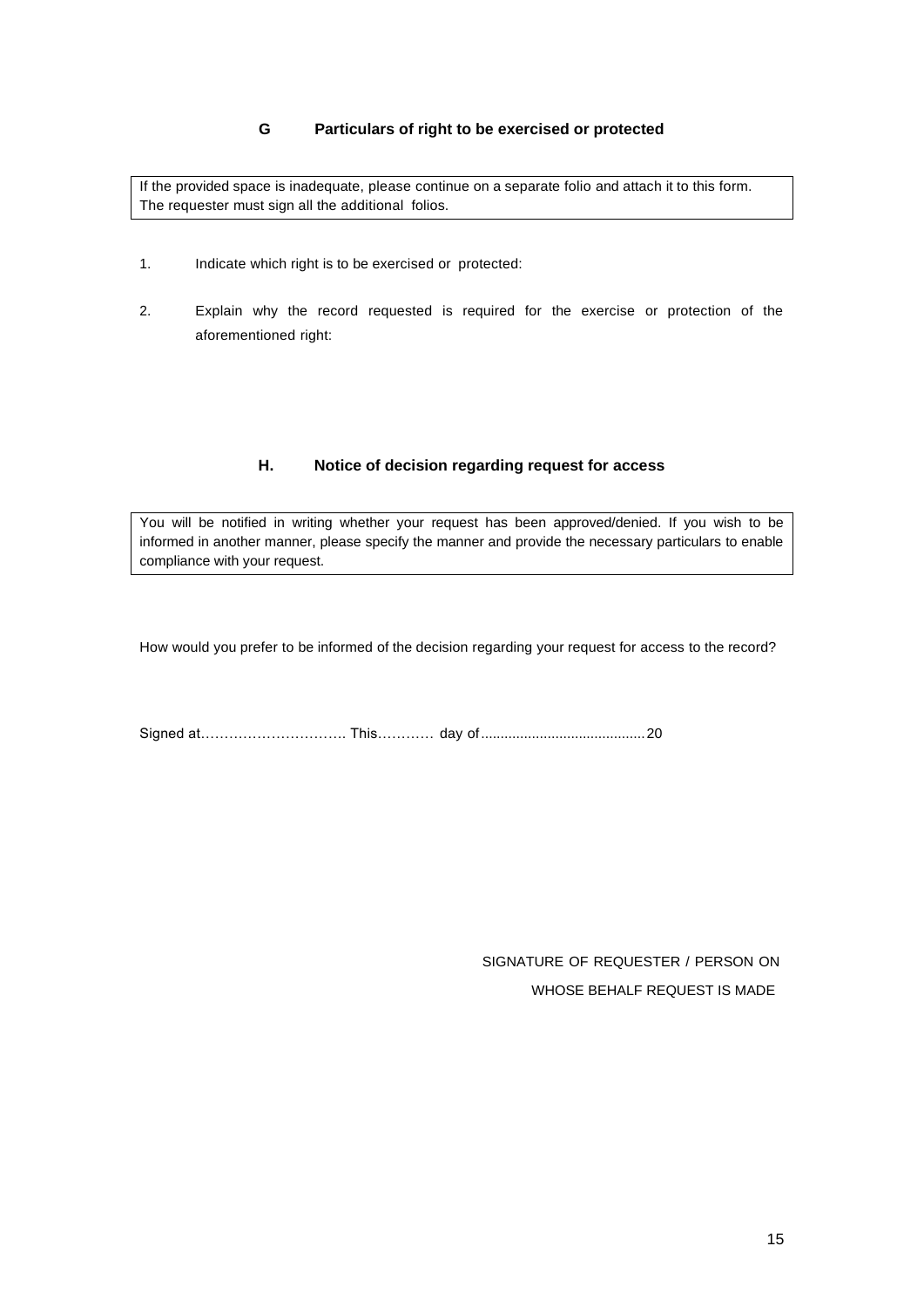#### **Processing of Personal Information**

#### **Purpose of Processing**

The Company uses the Personal Information under its care in the following ways:

- Administration of collective investment schemes
- Rendering service according to instructions given by clients
- Staff administration
- Keeping of accounts and records
- Complying with tax laws

#### **Categories of Data Subjects and their Personal Information**

The Company may possess records relating to suppliers, shareholders, contractors service providers, staff and clients:

| <b>Entity Type</b>                    | <b>Personal Information Processed</b>                                                                                                                                                                                                                                                           |
|---------------------------------------|-------------------------------------------------------------------------------------------------------------------------------------------------------------------------------------------------------------------------------------------------------------------------------------------------|
| <b>Clients: Natural Persons</b>       | Names; contact details; physical and postal<br>addresses; date of birth; ID number; Tax<br>related information; nationality; gender;<br>confidential<br>correspondence                                                                                                                          |
| Clients - Juristic Persons / Entities | Names of contact persons; Name of Legal<br>Entity; Physical and Postal address and<br>details; Financial<br>contact<br>information;<br>Number;<br>Founding<br>Registration<br>documents; Tax related information;<br>beneficiaries,<br>authorised<br>signatories,<br>ultimate beneficial owners |
| Clients - Foreign Persons / Entities  | Names; contact details; physical and postal<br>addresses; date of birth; Passport number<br>information; nationality;<br>related<br>Tax<br>gender; confidential correspondence                                                                                                                  |
| Intermediary / Advisor                | Names of contact persons; Name of Legal<br>Entity; Physical and Postal address and<br>details; Financial<br>information;<br>contact<br>Registration<br>Number;<br>Founding<br>documents; Tax related information;<br>beneficiaries,<br>authorised signatories,<br>ultimate beneficial owners    |
| <b>Contracted Service Providers</b>   | Names of contact persons; Name of Legal<br>Entity; Physical and Postal address and<br>contact details; Financial<br>information;<br>Registration<br>Number;<br>Founding<br>documents; Tax related information;<br>authorised signatories,<br>beneficiaries,<br>ultimate beneficial owners       |
| <b>Employees / Directors</b>          | Gender, Pregnancy; Marital Status; Colour,<br>Age, Language, Education information;<br>Financial Information; Employment History;<br>ID number:<br>Physical and Postal address; Contact<br>details; Opinions, Criminal-behaviour; Well-<br>being;                                               |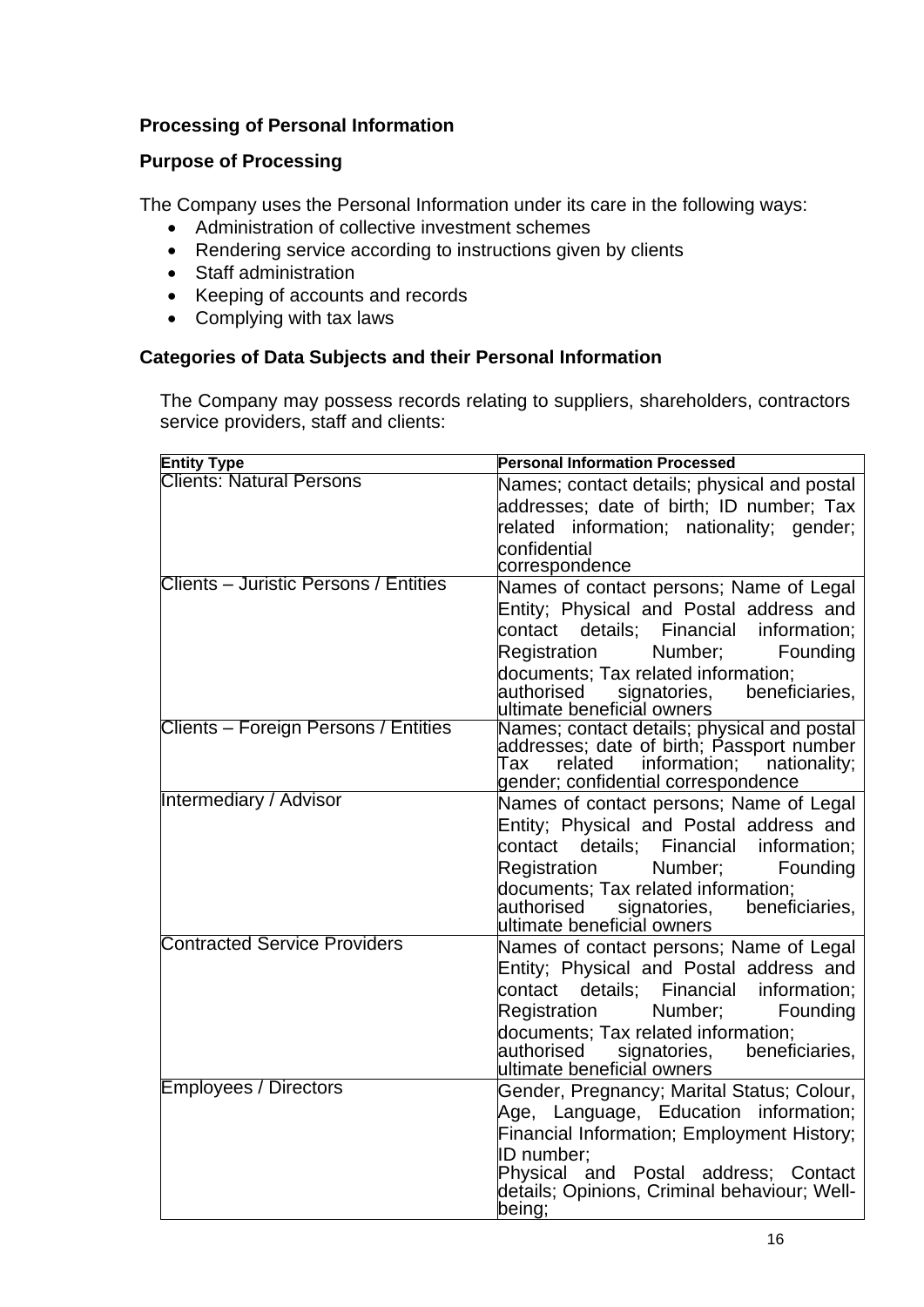#### **Categories of Recipients for Processing the Personal Information**

The Company may supply the Personal Information to service providers who render the following services:

- Capturing and organising of data;
- Storing of data;
- Sending of emails and other correspondence to donors and suppliers
- Conducting due diligence checks for implementing partner organisations and subrecipients of grants where applicable and required.

#### **Actual or Planned Trans-Border Flows of Personal Information**

The Company has no planned Trans-Border Flows of Personal Information.

#### **General Description of Information Security Measures**

The Company employs up to date technology to ensure the confidentiality, integrity and availability of the Personal Information under its care. Measures include**:**

- Firewalls
- Virus protection software and update protocols
- Logical and physical access control;
- Secure setup of hardware and software making up the IT infrastructure;
- Outsourced Service Providers who process Personal Information on behalf of the Company are contracted to implement security controls.

#### **Remedies Available If Request for Information Is Refused**

#### **Internal Remedies**

The Company does not have internal appeal procedures. As such, the decision made by the information officer pertaining to a request is final, and requestors will have to exercise such external remedies at their disposal if a request is refused, and the requestor is not satisfied with the response provided by the information officer.

#### **External Remedies**

A requestor that is dissatisfied with the information officer's refusal to disclose information, may within 30 days of notification of the decision, apply to a court for relief. Likewise, a third party dissatisfied with the information officer's decision to grant a request for information, may within 30 days of notification of the decision, apply to a court for relief. For purposes of the Act, courts that have jurisdiction over these applications are the Constitutional Court, the High Court or another court of similar status.

#### **List of Applicable Legislation**

Records of the Company's and other legal entities in which the Company has a direct controlling interest or an indirect controlling interest through its subsidiaries) may be kept by or on behalf of the Company in accordance with the following legislation (some of which legislation may not be applicable to the Company), as well as with other legislation